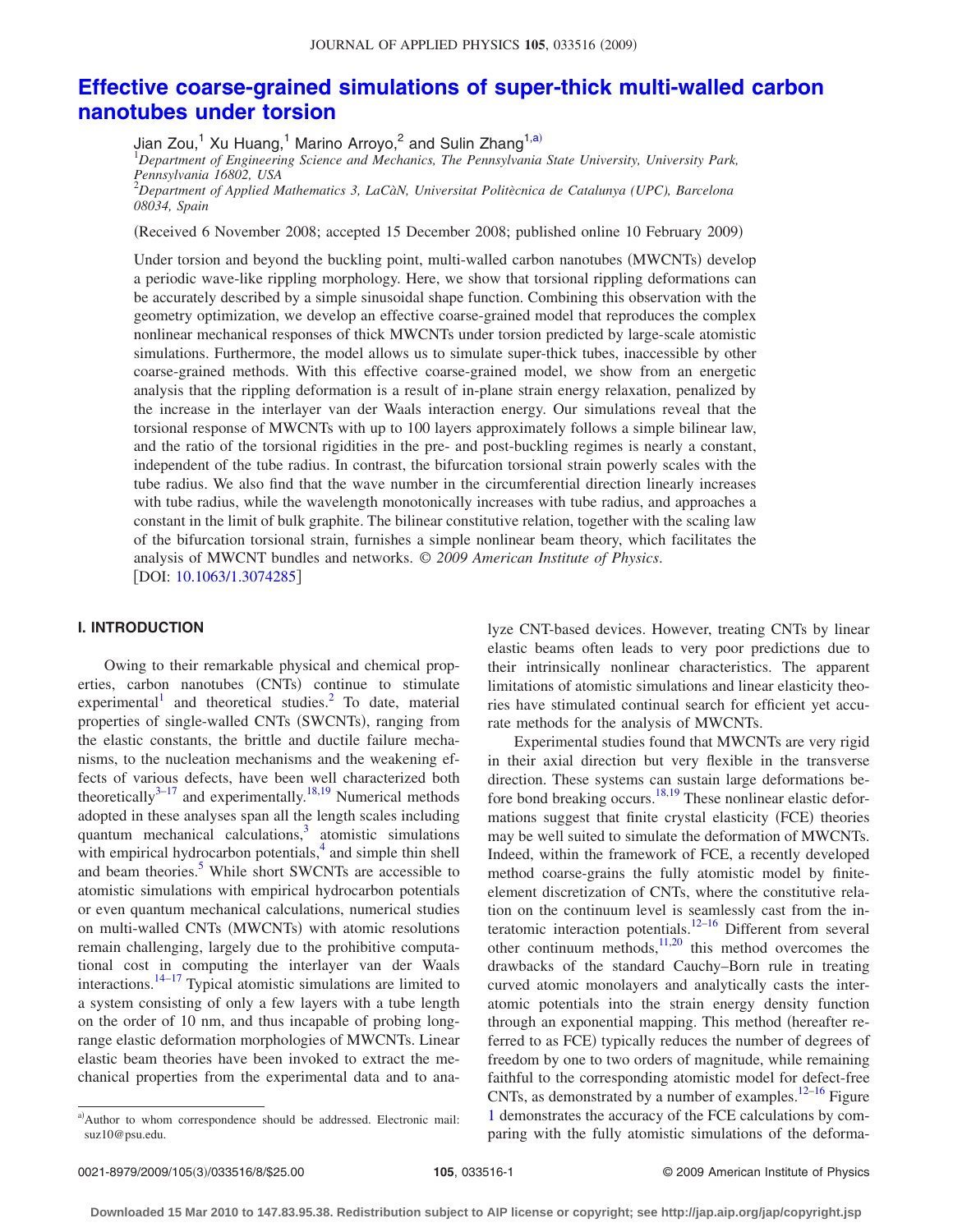<span id="page-1-0"></span>

FIG. 1. (Color online) Twisted 37.67 nm long (30,30) nanotube: comparison between the atomistic model and the FCE model for two twisting angles. The atomistic system has 54 000 degrees of freedom while the continuum model has only 5070. The computational time with the continuum approach is seven times smaller than the full atomistic simulations, while the strain energy predicted by FCE calculations is only 2*%* different from full atomistic simulations at  $75^{\circ}$  twisting and can be lower with a refined mesh. (a) Superimposed deformation configurations for atomistic (black spheres) and FCE (gray surface) calculations and (b) map of the strain energy density on the finite element computational mesh (red is high, blue is low).

tion morphologies of a twisted (30,30) SWCNT at two twisting angles of 50° and 75°. However, the method is still computationally very intensive when simulating very thick MWCNTs.<sup>21</sup>

Recent numerical studies $14-16,22$  $14-16,22$  using the FCE method have found that under torsion or bending MWCNTs exhibit well defined rippling deformation patterns beyond the buckling point. These distributed patterns are associated with a nonlinear elastic (recoverable) behavior and distinctly different from the localized kinks for twisted or bent SWCNTs.<sup>12</sup> The periodicity and regularity of the rippling pattern along both the tube length and circumferential directions invite even coarser description of MWCNTs with little compromise of simulation accuracy. In this paper, we characterize the rippling morphology of MWCNTs under torsion using a simple sinusoidal shape function with only several yet-todetermine parameters that measure the rippling amplitudes of each layer and the wave numbers along the axial and circumferential directions. An energy minimization scheme<sup>23</sup> is then utilized to determine these parameters from which the energetics and the evolution of the deformation can be extracted. We show that this coarse-grained model is computationally very effective and able to reproduce the rippling deformation morphology and the mechanical properties of twisted MWCNTs predicted by FCE simulations. Our analysis with this effective coarse-grained method shows that the circumferential wave number increases nearly linearly with respect to the tube radius while the bifurcation torsional strain powerly scales with tube radius. Although each layer deforms highly nonlinearly, the collective mechanical response of MWCNTs during the entire torsional process approximately follows a simple bilinear law. We find that the ratio of the torsional rigidities between the pre- and post-bulking regimes is nearly a constant, independent of the tube size. The bilinear constitutive relation, together with the scaling law of the bifurcation torsional strain, constitutes a simple nonlinear beam theory, which facilitates large-scale simulations of MWCNT bundles and networks. $24-26$  $24-26$ 

The rest of the paper is organized as follows. We first show that the rippling morphology of a twisted MWCNT can be well characterized by a sinusoidal shape function in the

<span id="page-1-1"></span>

FIG. 2. (Color online) Rippling morphologies of a ten-walled MWCNT under torsion obtained by FCE simulations (Ref. [22](#page-7-14)) can be approximated by a simple sinusoidal function. (a) Longitudinal-section view of the deformation morphology. (b) Radial coordinates  $r$  of the sample points (red symbols) in the outermost layer  $(50,50)$  as a function of axial coordinates x fitted by a sinusoidal function (black curve). (c) Cross-sectional view. (d) Radial coordinates  $r$  of the sample points (red symbols) as a function of the polar angle  $\theta$  fitted by a sinusoidal function (black curve).

post-buckling regime. Based on the sinusoidal shape function and the energy minimization scheme, the coarse-grained model is furnished and validated by comparing with the FCE method. The deformation morphologies and mechanical responses of MWCNTs with up to 100 layers are then systematically documented. Finally, we conclude our findings and comment on the coarse-grained method.

#### **II. METHODOLOGY**

Since the accuracy of the energy minimization scheme depends on that of the shape function in approximating the deformation morphology, we begin with examining the rippling morphology of a ten-walled MWCNT under torsion using the FCE method. $^{22}$  From hereafter, an *n*-walled MWCNT is indexed by  $(5,5) \& (10, 10) \& \dots \& (5n, 5n)$ , with *n* being the number of layers; the interlayer spacing is roughly 0.34 nm. It should be noted that with a reasonably fine mesh size, the FCE method can faithfully reproduce the deformation energetics and morphology of MWCNTs of the fully atomistic simulations in the entire deformation regime.<sup>12</sup> The FCE model consists of about  $18 \times 10^3$  finite element nodes; the corresponding atomic counterpart has more than  $150\times10^3$  atoms. When the torsional deformation exceeds the bifurcation point, the initially circular cross section of the MWCNT buckles into a hexagonal shape with rounded corners, and the rippling amplitude increases from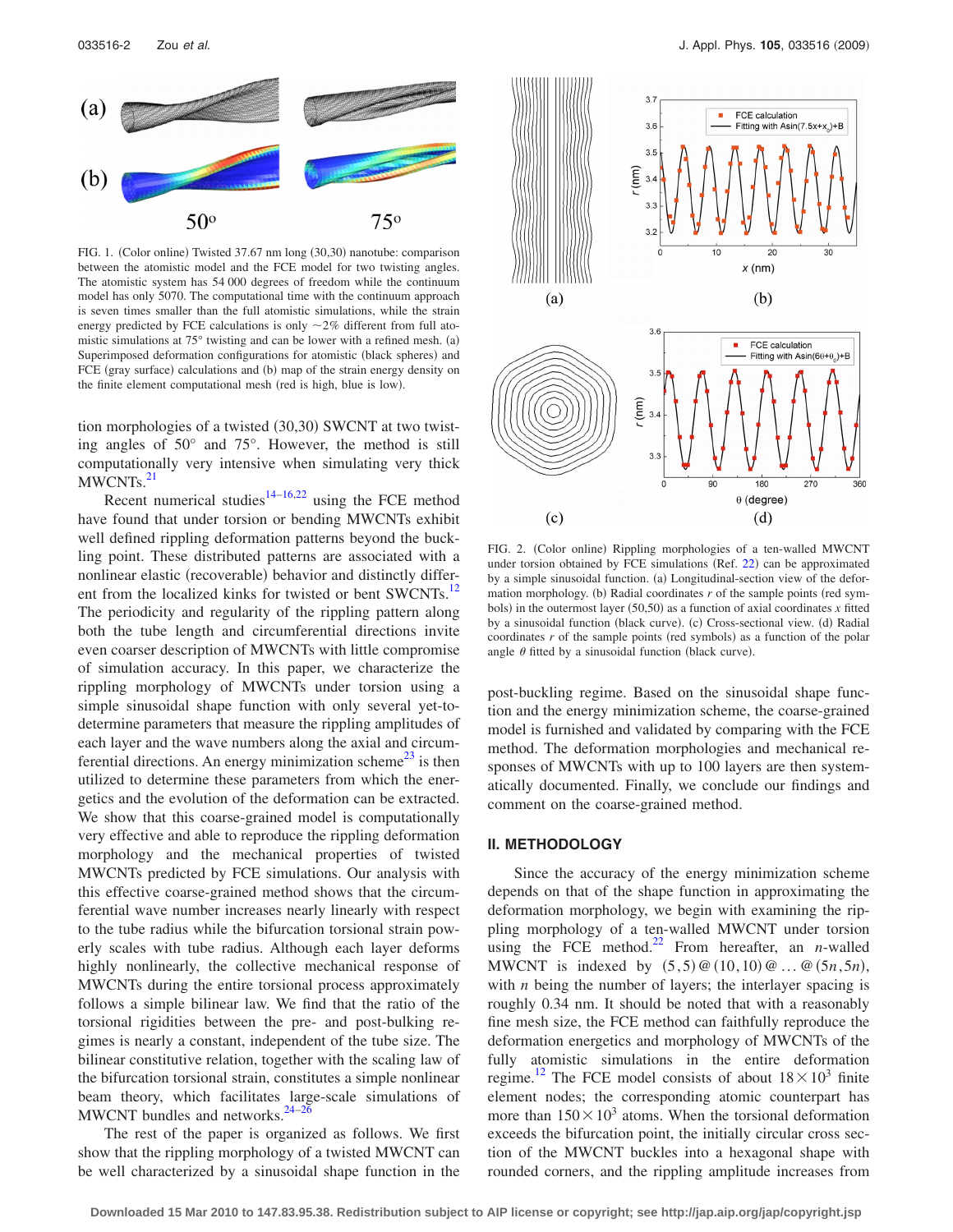the innermost layer (nearly zero) to the outermost layer, as shown in Figs.  $2(a)$  $2(a)$  and  $2(c)$ . We sample representative points from the rippled outermost layer and plot the radial coordinate *r* of these sample points as a function of the axial coordinate  $x$  and polar angle  $\theta$ , respectively. We find that the spatial arrangement of these sample points can be well fitted by a single sinusoidal shape function in both the axial and circumferential directions with a circumferential wave number equal to 6 and an axial wave number of about 7.5 [Figs.]  $2(b)$  $2(b)$  and  $2(d)$ ].

Motivated by the observation and noting that the rippling morphology is helical in nature and nearly uniformly distributed along the MWCNTs, we approximate the rippling morphology of an *n*-walled CNT by the following shape function, as

<span id="page-2-0"></span>
$$
x = X,
$$
  
\n
$$
r = R(i) + B_0(i) + B_1(i) \sin\left(N_x \frac{2\pi x}{L} - N_y \theta\right),
$$
  
\n
$$
\theta = \Theta + x\phi,
$$
\n(1)

where  $i=1,\ldots,n$  is the layer index (from innermost to outermost), *L* is the tube length, and  $\phi$  is the torsional angle per unit length;  $X$ ,  $R(i)$ , and  $\Theta$ , respectively, are the reference coordinates along the axial, radial, and polar directions in the undeformed configuration, while  $x$ ,  $r$ , and  $\theta$  are the corresponding coordinates in the deformed configuration. One notices from Figs.  $2(a)$  $2(a)$  and  $2(c)$  that all the layers deform compatibly, which suggests that all the layers share the same wave numbers in both axial and circumferential directions. Accordingly,  $N_x$  and  $N_y$  are two global parameters denoting the wave numbers along axial and circumferential directions, respectively, for all the layers;  $B_0(i)$  and  $B_1(i)$  are local parameters representing uniform radius change (expansion or shrinkage) and the rippling amplitude, respectively, for the *i*th layer. The radial expansion (or shrinkage)  $B_0(i)$  is necessary to break the energetic symmetry of the ridges and furrows in the deformation morphology.<sup>22</sup> The wave number  $N_v$ is enforced to be an integer in order to maintain the continuity condition of the deformation morphology along the circumferential direction when the polar angle approaches  $2\pi$ . For an *n*-walled CNT, regardless of its length, only  $2(n+1)$ independent variables (unknowns) are needed to characterize its deformation morphology, which is much fewer than the number of degrees of freedom in both the FCE and fully atomistic models.

The deformation shape function defined in Eq.  $(1)$  $(1)$  $(1)$  facilitates the calculation of the total system energy of the twisted MWCNTs at specified torsional deformation  $\phi$ . With trial values of the parameters in the deformation shape function, the atomic positions in the deformed configuration are uniquely determined, which yield directly the bond lengths and bond angles in the deformed configuration. In the energy calculation, we adopt the second-generation Brenner potential $^{27}$  to describe the in-plane covalent bonding energy and the classical Lennard-Jones potential $^{28}$  to the interlayer nonbonding van der Waals interaction energy. The constitutive level relaxation of inner displacement<sup>12</sup> is not imple-

<span id="page-2-1"></span>

FIG. 3. (Color online) Evolution of rippling amplitude  $B_1(i)$  for the *i*th layer  $(i=1)$  for the innermost and  $i=10$  for the outermost) in a ten-walled MWCNT as a function of torsional deformation. The innermost two layers always have vanishing  $B_1$  acting as the hard core in the entire torsional process due to the strong confinement by the outer layers. The insets depict the evolution of the cross sections from the initial circular shape to an oval and eventually to a hexagon with rounded corners.

mented here. In the simulations, the MWCNT is rotated incrementally by spatially repositioning the tube surfaces uniformly in terms of the rotation angle  $\phi$ . The equilibrium configuration under specific torsional deformation is obtained by minimizing the total potential energy with respect to  $N_x$ ,  $N_y$ ,  $B_0(i)$ , and  $B_1(i)$   $(i=1,\ldots,n)$  through the limitedmemory Broyden-Fletcher-Goldfarb-Shanno (BFGS) algorithm.<sup>29</sup> To begin with, the MWCNT is relaxed at  $\phi = 0$ with small random nonzero values of  $B_1(i)$ . To ensure fast convergence, the parameters determined from the previous step are used as initial values for the next minimization step. The torsion of bifurcation corresponds to the critical point at which the rippling amplitude  $B_1$  increases abruptly. The wave number  $N_v$  is determined by a two-step minimization process. The total system energy is first minimized without constraining  $N_v$  to an integer. The wave number is then chosen to be the integer close to the value obtained, and the system is again relaxed at the fixed wave number  $N_{v}$ , which identifies the true energy equilibrium configuration and the values of other parameters. If the value of  $N_{v}$  obtained from the first minimization step is equally close to two integers, then the value of  $N_v$  is chosen to be the one that gives rise to a lower system energy.

#### **III. SIMULATION RESULTS**

## **A. Model validation: A representative study**

We next validate the coarse-grain model by a direct comparison with the FCE simulations through a representative study of a ten-walled MWCNT. We emphasize that the FCE method provides accurate solution to the deformation morphology and energetics comparable to the fully atomistic simulations. We found that at a relative small twisting angle, the rippling amplitudes  $B_1(i)$  are nearly zero for all the layers. Thus, the MWCNT does not ripple at this loading regime and the cross sections of all the layers remain circular (see insets in Fig. [3](#page-2-1)). Upon reaching the bifurcation point, the rippling amplitude increases sharply and the cross sections of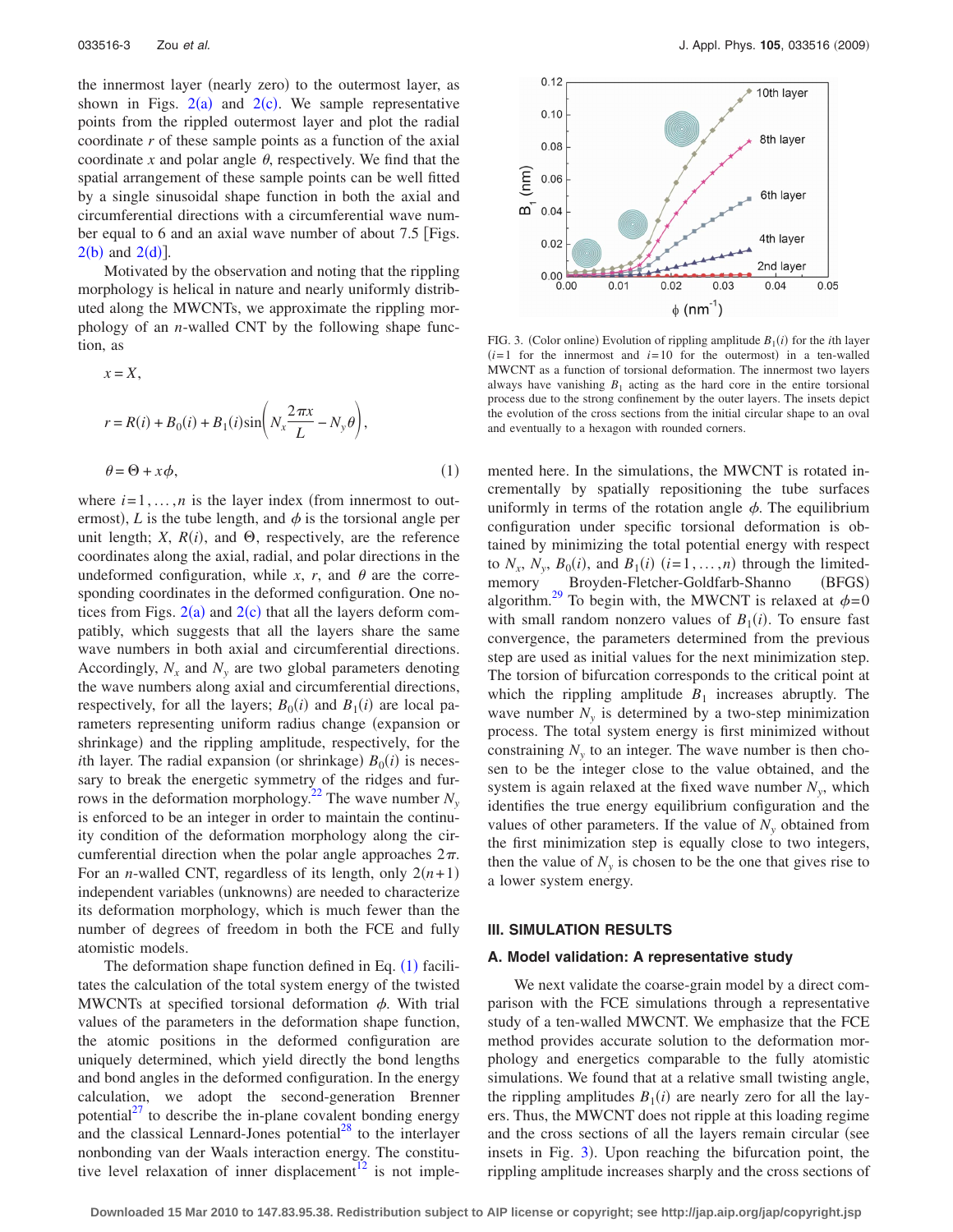<span id="page-3-0"></span>

FIG. 4. (Color online) Rippling deformation of a ten-walled CNT  $(5,5)$  @ ... @  $(50,50)$  under torsion with 34 nm in length and 3.4 nm in radius. (a) Longitudinal view. (b) Cross-sectional view. (c) Deformation map (green for ridges and blue for furrows). (d) Gaussian curvature map (white for zero, blue for negative, and red for positive Gaussian curvature). (e) Energy density map (red for higher energy state and blue for lower).

the outer layers deform from the circular shape first into an oval shape and then into a hexagonal shape with rounded corners. Our coarse-grained simulations predict that the torsional deformation bifurcates at  $\phi_{CR}$ =0.0122 nm<sup>-1</sup> with the circumferential wave number  $N_y = 6$ . The corresponding evolution of rippling amplitude  $B_1(i)$  of the *i*th layer as a function of torsional angle per unit length  $\phi$  is shown in Fig. [3.](#page-2-1) Both the predicted deformation morphology and the wave number agree very well with the FCE model shown in Figs.  $2(a)$  $2(a)$  and  $2(c)$ . However, the torsion of bifurcation predicted by our model is larger than that of the FCE model  $(0.0087 \text{ nm}^{-1})$ . This is due to the over-constrained shape function adopted by the present coarse-grained model, as compared to the shape functions in finite element based FCE simulations, therefore making the MWCNT artificially more rigid.

Our simulations reveal that the rippling amplitude  $B_1$ increases monotonically from the inner to the outer layers. Both  $B_1(1)$  and  $B_1(2)$  (rippling amplitudes for the innermost two layers) remain nearly zero during the entire loading process. Therefore, the innermost two layers never buckle (always remained as the cylindrical shape) and act as a hard core since developing ripping morphology in these two layers would involve significant strain energy penalty. Such deformation characteristics of the inner two layers have also been found in the FCE simulations. $^{22}$  If the innermost two layers are removed, MWCNTs under torsion develop a local kink rather than a global uniform rippling morphology,  $30,31$  $30,31$  a feature commonly seen in twisted SWCNTs.

The simple shape function in Eq.  $(1)$  $(1)$  $(1)$  results in a perfect periodic and helical morphology [Figs.  $4(a)$  $4(a)$  and  $4(b)$ ] at equilibrium state, as shown in Fig. [4,](#page-3-0) which closely resembles the rippling morphology obtained from the FCE simulations<sup>14,[22](#page-7-14)</sup> [Figs. [2](#page-1-1)(a) and 2(c)]. The ridges [outward rippling colored by green in Fig.  $4(c)$  $4(c)$ ] are identified with positive Gaussian curvatures [red in Fig.  $4(d)$  $4(d)$ ] and higher strain energy states [red in Fig.  $4(e)$  $4(e)$ ], while the furrows [inward rippling colored by blue in Fig.  $4(c)$  $4(c)$ ] are identified with negative Gaussian curvatures [blue in Fig.  $4(d)$  $4(d)$ ] and lower energy states [blue in Fig.  $4(e)$  $4(e)$ ]. All these characteristics closely replicate the results of the FCE calculations. Despite

<span id="page-3-1"></span>

FIG. 5. (Color online) Energetics and mechanical responses of a ten-walled MWCNT under torsion calculated by the present model. For comparisons, an idealized case is also depicted, where the deformation of the MWCNT is constrained to the perfect cylindrical shape without rippling (by fixing  $B_1$ ) = 0 for all the layers) throughout the entire loading process. (a) As compared with the idealized deformation mode, the rippling deformation (actual) beyond the bifurcation point releases the in-plane strain energy, penalized by the increase in the interlayer van der Waals energy. The undeformed configuration is taken as the reference energy state. In the idealized case, the interlayer van der Waals energy is nearly constant throughout the entire loading process, and thus the change in nonbonding energy (blue curve) almost coincides with the horizontal axis. (b) Applied torque as a function of the torsional deformation  $\phi$  (torsional angle per unit length). The rippling deformation regime corresponds to a lower  $(5.514 \times 10^4 \text{ aJ nm})$  but nearly constant torsional rigidity than the idealized deformation mode (8.178)  $\times$  10<sup>4</sup> aJ nm). The torsion of bifurcation predicted by the present model  $(1.22 \times 10^{-2} \text{ nm}^{-1})$  is larger than that of the FCE model  $(0.87)$  $\times 10^{-2}$  nm<sup>-1</sup>). The post-buckling torsional rigidity predicted by the present model is also slightly higher than that of the FCE calculation 4.891  $\times$  10<sup>4</sup> aJ nm), owing to the over-constrained sinusoidal shape function.

the nearly zero rippling amplitude, the innermost layer  $(5,5)$ stores a very high strain energy. Owing to the strong confinement, the strain energy in this layer cannot be released via rippling, which may lead to bond breaking and subsequent brittle facture when the torsional deformation continues to increase[.17](#page-7-3)[,22](#page-7-14)

It is worth noting that the characteristics of the helical rippling morphology in twisted MWCNTs are different from that in bent MWCNTs, i.e., the so-called Yoshimura or diamond buckling pattern. Structurally, torsion induced rippling is distributed more periodically and uniformly along the tube while bending induced rippling is located only in the com-pressive side.<sup>14[,15](#page-7-23)</sup> Energetically, in twisted MWCNTs the ridges stay in a higher energy state than the furrows, while in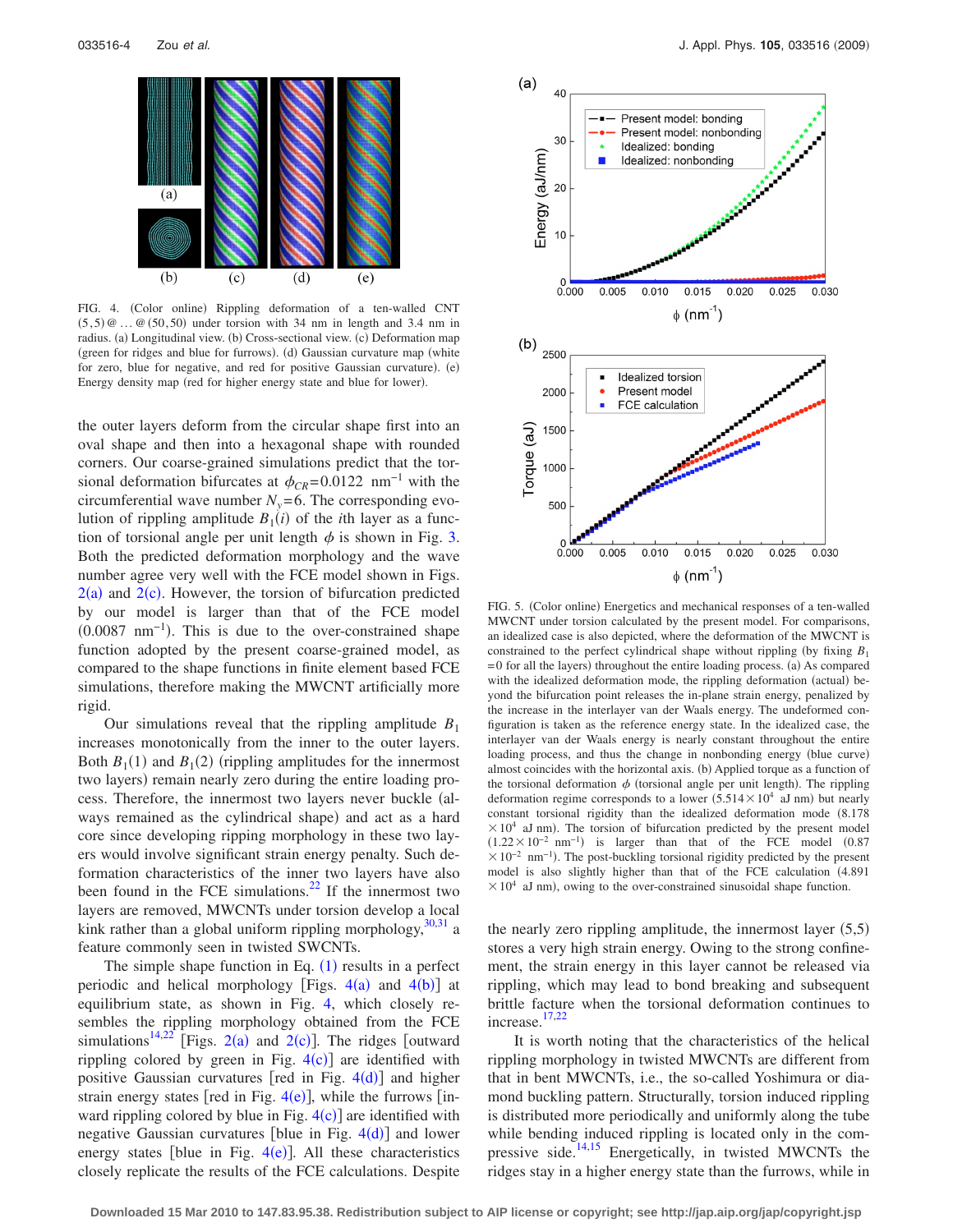<span id="page-4-0"></span>TABLE I. Structural and mechanical properties of MWCNTs with different number of layers. *n* is the number of layers in a MWCNT. *R* is tube radius.  $\phi_{CR}$  is the torsion of bifurcation.  $D_1$  and  $D_2$  are torsional rigidities in the pre- and post-buckling regimes, respectively. Note that  $D_2/D_1$  is nearly constant.

| $\boldsymbol{n}$ | R<br>(nm) | $\phi_{CR}$<br>$(nm^{-1})$ | $D_1$<br>$(aJ \ nm)$  | $D_{2}$<br>$(aJ \ nm)$ | $D_2/D_1$ |
|------------------|-----------|----------------------------|-----------------------|------------------------|-----------|
| 10               | 3.40      | $1.22 \times 10^{-2}$      | $8.178 \times 10^{4}$ | $5.514 \times 10^{4}$  | 0.674     |
| 20               | 6.80      | $3.83 \times 10^{-3}$      | $1.171 \times 10^6$   | $8.017 \times 10^5$    | 0.684     |
| 30               | 10.20     | $1.92 \times 10^{-3}$      | $5.725 \times 10^6$   | $3.959 \times 10^{6}$  | 0.691     |
| 40               | 13.60     | $1.04 \times 10^{-3}$      | $1.769 \times 10^{7}$ | $1.253 \times 10^{7}$  | 0.708     |
| 50               | 17.00     | $8.72 \times 10^{-4}$      | $4.265 \times 10^{7}$ | $2.888 \times 10^{7}$  | 0.677     |
| 60               | 20.40     | $5.23 \times 10^{-4}$      | $8.802 \times 10^{7}$ | $5.779 \times 10^{7}$  | 0.657     |
| 70               | 23.80     | $4.19 \times 10^{-4}$      | $1.619 \times 10^8$   | $1.098 \times 10^8$    | 0.678     |
| 80               | 27.20     | $3.49 \times 10^{-4}$      | $2.755 \times 10^8$   | $1.867 \times 10^8$    | 0.678     |
| 90               | 30.60     | $2.79 \times 10^{-4}$      | $4.391 \times 10^8$   | $3.034 \times 10^8$    | 0.691     |
| 100              | 34.00     | $2.44 \times 10^{-4}$      | $6.675 \times 10^8$   | $4.467 \times 10^8$    | 0.669     |

bent MWCNTs the strain energy is nearly equally concentrated at the folds (both ridges and furrows).  $14,15$  $14,15$ 

To reveal the physical mechanisms governing the torsion induced rippling deformation, we plot in Fig.  $5(a)$  $5(a)$  the evolution of the in-plane strain energy (black curve) and the interlayer nonbonding energy (red curve) as a function of the torsion deformation  $\phi$ , where the undeformed configuration  $(\phi=0)$  is taken to be the reference energy state. For comparisons, an idealized case is also plotted green and blue curves, respectively), where the deformation of the MWCNT is constrained to the perfect cylindrical shape without rippling (by fixing  $B_1 = 0$  for all the layers) throughout the entire loading process. The two sets of curves are graphically indistinguishable up to the bifurcation point and thereafter deviate gradually from each other. In the pre-buckling regime, the in-plane strain energy increases quadratically with respect to  $\phi$  and the interlayer nonbonding energy remains almost a constant. Consequently, the mechanical response in this regime can be well characterized within the framework of linear elasticity.<sup>3</sup> In the post-buckling regime, the interlayer nonbonding energy stored in the rippled morphology is slightly higher compared to the idealized case (the interlayer nonbonding energy for the idealized case hardly changes), while both in-plane strain energy and the total system potential energy are lower. This clearly shows that the in-plane strain energy release is the driving force for rippling, penalized by the increase in interlayer nonbonding energy. Since the in-plane stiffness in MWCNTs is much higher than the out-of-plane stiffness, the rippling deformation represents an effective configurational transition to release the in-plane strain energy, which leads to an energetically favorable state at sufficiently high torsion.

Figure  $5(b)$  $5(b)$  shows the torque-torsion relation, where the torque is numerically calculated by  $Torque = dE/d\phi$ . For the idealized case, the torque linearly increases with torsion throughout the entire loading process (black curve). For the actual case (red curve) where the rippling morphology develops, the torque increases linearly with respect to the torsional deformation up to the buckling point with a torsional rigidity of  $D_1 = 8.178 \times 10^4$  aJ nm (1 aJ = 10<sup>-18</sup> J). Despite the nonuniform strain-energy distribution beyond the buckling point [Fig.  $4(e)$  $4(e)$ ], the overall torque-torsion relation remains almost linear with a reduced torsional rigidity of  $D_2 = 5.514$ 

 $\times$  10<sup>4</sup> aJ nm, which is slightly higher than the FCE results [blue curve in Fig. [5](#page-3-1)(b),  $D_2 = 4.89 \times 10^4$  aJ nm]. In this figure, the critical twisting angle at which rippling morphology initiates can be more easily identified from the torque-torsion relation. It should be noted that according to the results in Ref. [15,](#page-7-23) the torque-torsion relation is not strictly bilinear, as it is argued that the strain energy-torsion relation for thick MWCNTs follows

<span id="page-4-1"></span>
$$
E/L = C \begin{cases} (\gamma R)^2 & \text{for} \quad |\gamma R| \le \ell_{cr} \\ \ell_{cr}^{2-a} |\gamma R|^a & \text{for} \quad |\gamma R| > \ell_{cr} \end{cases} , \tag{2}
$$

where *C* is a material constant, *R* is the outer radius,  $\gamma$  $=R\phi$  is the torsional strain,  $\ell_{cr}$  is a critical length scale which is a constant around 0.1 nm, and *a* is an anharmonic exponent close to 1.6. According to this law, in the pre-buckling regime the torque-torsion relation is indeed linear, but after bifurcation, the torque is proportional to  $\phi^{a-1}$ . However, for moderate (reasonable) torsional strains, given the parameter values, the post-buckling response very closely follows a linear law. In bending,  $14,15$  $14,15$  the anharmonic exponent is smaller, and the post-buckling effective modulus depends more strongly on deformation.

#### **B. Size dependence and scaling law**

The representative study on the ten-walled MWCNT shows that both the deformation evolution and the energetics predicted by the present model agree reasonably well with the FCE results, thus validating the coarse-grained method. This agreement is obtained with a drastically reduced computational cost. Indeed, for the ten-walled MWCNT studied, the fully atomistic model consists of more than 450  $\times$  10<sup>3</sup> degrees of freedom; a typical FCE model consists of about  $54 \times 10^3$  degrees of freedom, while the present model has only 22 independent variables. To explore the sizedependent mechanical response of twisted MWCNTs and to further demonstrate the efficiency of the present coarsegrained model, we now analyze the deformation energetics and morphologies of a series of MWCNTs with up to 100 layers. Note that the thick MWCNTs considered here are computationally very costly for the FCE model and unafford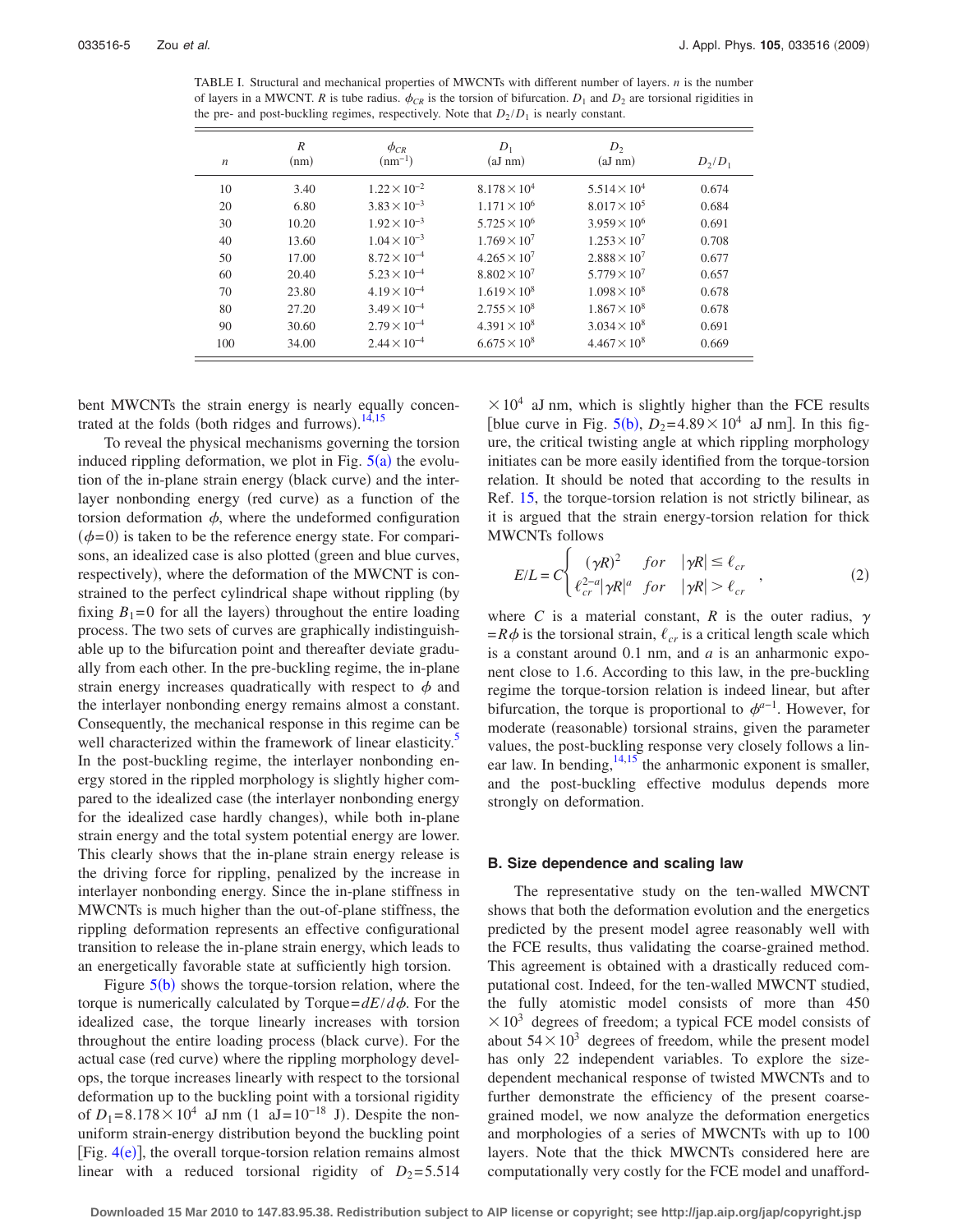able for fully atomistic simulations. The structural and mechanical properties for these MWCNTs are summarized in Table [I.](#page-4-0)

If one models the *n*-walled MWCNTs as a set of concentrically arranged elastic thin shells by linear elasticity without taking into account the interlayer coupling, the torsional rigidity of the MWCNT is ought to scale with  $n^2$  $\times (n+1)^2$ . In the light of this classical scaling law, we scale the pre- and post-buckling torsional rigidities  $D_1$  and  $D_2$  for all the tubes by  $n^2 \times (n+1)^2$ , denoted by  $\overline{D}_1$  and  $\overline{D}_2$ , respectively, and plot them as a function of  $n$ , as shown in Fig.  $6(a)$  $6(a)$ . We find that both pre- and post-buckling torsional rigidities of all the MWCNTs considered follow the simple scaling law, i.e., the scaled values are almost constant. The postbuckling rigidity is found to be slightly lower than the prebuckling rigidity. The ratio  $D_2/D_1$  (also  $\overline{D}_2/\overline{D}_1$ ) is nearly a constant of  $0.681 \pm 0.012$ , which is slightly higher than that obtained from the FCE calculations  $[0.638 \pm 0.013]$  (Fig.  $6(b)$  $6(b)$ )]. Again, we attribute this discrepancy to the overconstrained shape function adopted in our coarse-grained method. The magnitude of the discrepancy is relatively small, particularly considering the drastic reduction in complexity of the model. While the linear elastic response in the pre-buckling regime is expected and mainly governed by the in-plane deformation energetics, we conjecture that the scaling law in the post-buckling regime is a result of compatible deformation of all the layers as a competition of in-plane and interlayer interactions. Note that in the limit of super-thick MWCNTs this scaling law can be approximated by  $n<sup>4</sup>$ , while in the limit of thin MWCNTs (less than ten layers) the scaling law no longer holds with more than  $\sim$ 20% difference.

Going back to the law in Eq.  $(2)$  $(2)$  $(2)$  proposed in Ref. [15,](#page-7-23) taking two derivatives with respect to the torsional strain  $\gamma$  $=R\phi$  we compute the elastic modulus. According to this relation, the post-buckling modulus  $D_2$  does depend on deformation, but only slightly. Evaluating this modulus at the critical strain, it follows from a simple calculation that  $D_2/D_1 = a(a-1)/2$ , in agreement with the above observation that this ratio is independent of the tube radius. Additionally, this observation shows that the anharmonic exponent can be computed from the ratio of the pre- and post-buckling stiffness, which can in principle be measured experimentally.

Following the similar analysis based on the elastic thin shell theory, the stability of an individual shell decreases when its radius increases, and the outermost layer in a MWCNT is least stable. Under torsion, the shear strain applied to each layer scales with *R*. Taken together, one reaches that the buckling point  $\phi_{CR}$  of a MWCNT may scale with *R*<sup>−2</sup>.<sup>[15](#page-7-23)</sup> This suggests that a thicker MWCNT ripples at a smaller torsion. Indeed, our model predicts that the torsion of bifurcation of the 100-walled CNT is only 2.44  $\times 10^{-4}$  nm<sup>-1</sup>, about two orders of magnitude smaller than that of the ten-walled CNT. However, careful curving fitting of our simulation data for all the MWCNTs studied reveals that the torsion of bifurcation  $\phi_{CR}$  scales with  $R^{-1.72}$ , inconsistent with the classical elasticity theory. This scaling law is compared to  $R^{-1.82}$  obtained from FCE simulations.<sup>31</sup> Again, the over-constrained shape function in the present model ac-

<span id="page-5-0"></span>

FIG. 6. (Color online) The scaling law of the twisted MWCNTs with up to 100 layers. Results from the FCE simulations are also presented for comparisons. (a) The scaled torsional rigidities in the pre- and post-buckling regimes as a function of number of layers *n* in a MWCNT, respectively. Both the scaled torsional rigidities are nearly constants. (b) The ratio between the torsional rigidities in the pre- and post-buckling regimes is nearly a constant of  $0.681 \pm 0.012$ . Results from the FCE model reveal that the ratio is  $0.638 \pm 0.013$ . (c) The torsion of bifurcation  $\phi_{CR}$  scales with *R*<sup>−1.72</sup>.

counts for the discrepancy of the scaling exponents between the present model and the FCE model. Here, the effect of the simple shape function used may be more drastic, since even though the post-buckling regime of twisted MWCNTs is very well characterized by the sinusoidal shape functions, the onset of buckling does, in general, mobilize different deformation modes.<sup>16</sup> As a natural extrapolation of our simulation results, super-thick MWCNTs would ripple at a vanishing critical torsion. In this limit, the MWCNTs behave as bulk beams, and the mechanical response of the MWCNTs can be fully characterized by the post-buckling rigidity.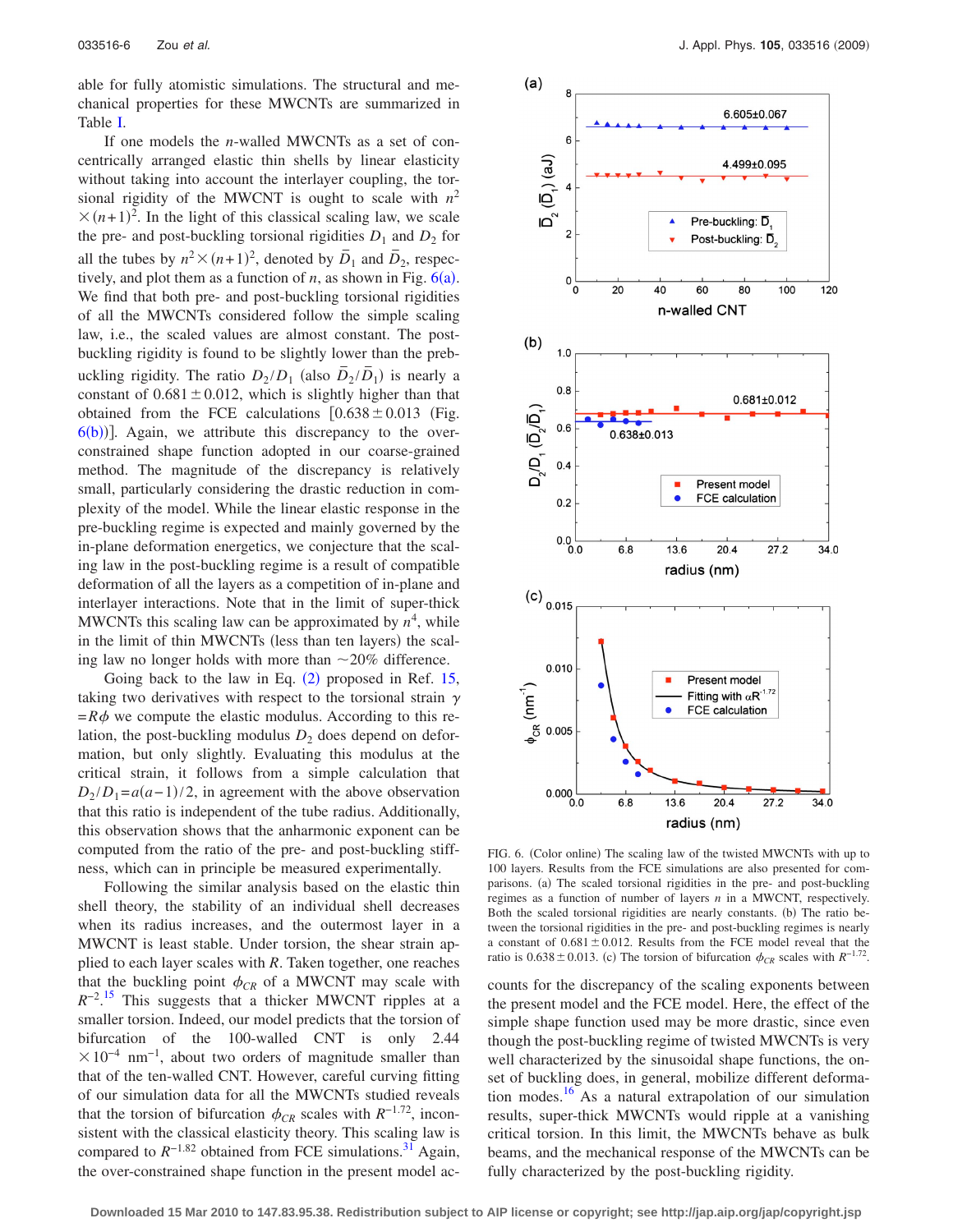<span id="page-6-0"></span>

FIG. 7. (Color online) Rippling morphology of *n*-walled CNTs under torsion with  $n = 10, 20, \ldots, 100$ , respectively. (a) The cross-sectional deformation morphologies. (b) The circumferential wave number  $N_y$  increases nearly linearly with the number of layers *n* and tube radius *R*. Correspondingly, the wavelength in circumferential direction monotonically increases with an upper limit of  $\sim$ 21.3 nm as the tube radius approaches infinity.

The examination of the cross-sectional morphology of the MWCNTs shows that the initial circular shape turns into a polygonal shape with rounded corners [Fig.  $7(a)$  $7(a)$ ]. We find that the wave number  $N_v$  in the circumferential direction increases nearly linearly with the number of layers *n*, as shown in Fig.  $7(b)$  $7(b)$  (black curve). By curve fitting, one finds that the linear relationship can be described by  $N_y = Int(0.1n + 4)$ , where the symbol Int denotes taking the integer of the value in the parenthesis. Since the circumference of an *n*-layered MWCNT is about  $c = 2.13n$  (considering all the layers as armchair tubes), the circumferential wavelength  $\lambda$ , defined as the circumference divided by the circumferential wave number  $N_v$ , increases monotonically with  $n$  and  $R$  [blue curve in Fig. [7](#page-6-0)(b)]. In the limit of super-thick MWCNTs  $(R \rightarrow \infty)$ , one finds the upper limit of the wavelength in the circumferential direction of  $\sim$ 21.3 nm.

# **IV. DISCUSSION AND CONCLUSIONS**

In summary, the present study develops a coarse-grained scheme to characterize the deformation energetics and morphology of twisted MWCNTs. The method involves approximating the periodic wave-like rippling morphology by a simple sinusoidal shape function with only a few parameters, which are determined by the geometry optimization. The method is carefully validated through a representative study with comparisons to the FCE simulations. This method shows clear advantages over MD and FCE simulations in that it reduces the computational complexity by several orders of magnitude while still captures the essential deformation characteristics and mechanical properties of twisted MWCNTs. With appropriately chosen shape functions, the method can be easily extended to the bent MWCNTs.

The high efficiency of the present coarse-grained method enables systematic studies of the deformation energetics and morphology of super-thick MWCNTs. Our coarse-grained simulations reveal that the rippling morphology is a result of in-plane strain energy release, penalized by the increase in the interlayer van der Waals energy. Due to the resisting role of the interlayer van der Waals interactions to the rippling deformation, the simplified treatment of MWCNTs as noninteracting elastic thin shells predicts a smaller buckling point and overestimates the rippling amplitude.

Although the rippling deformation pattern is intrinsically nonlinear, our simulation results show that the mechanical response can be well characterized by a simple bilinear law for practical deformation ranges. The ratio between the torsional rigidities in the pre- and post-buckling regimes is nearly a constant of about 0.681, independent of the tube radius. We also find that the bifurcation torsional strain powerly scales with the tube radius. The bilinear constitutive relation and the scaling law of the bifurcation torsional strain constitute a simple nonlinear beam theory, which may be further incorporated into finite element analysis for large scale simulations of CNT-based materials and devices.

Despite its great advantages in computational simplicity and significantly enhanced computational affordability, the use of the over-constrained shape function in the present method makes the MWCNTs artificially more rigid, giving rise to slightly higher bifurcation torsional strains and torsional rigidities. Such an artifact can be minimized by adding high frequency terms in the shape function; this, however, increases the computational complexity. In addition, one should note that the present method simulates a segment of uniformly twisted MWCNT without imposing any additional boundary conditions to the tube ends. This naturally eliminates the boundary effects, which were proven to introduce inaccuracies in simulations of short MWCNTs.<sup>15</sup>

It is worth pointing out that the scaling law developed in this study only applies to MWCNTs with at least ten layers. Large discrepancies appear for MWCNTs with less than ten layers. In the limit of a SWCNT, local kinks develop as the characteristic deformation morphology beyond the buckling point, rather than the global rippling morphology in twisted thick MWCNTs. On the other side, super-thick tubes can be considered as a bulk beam, which are well characterized by the classical beam theory. In this limiting case, the MWCNTs buckle instantaneously upon a vanishing twist and only the post-buckling regime is operative.

## **ACKNOWLEDGMENTS**

We gratefully acknowledge the grant support from the National Science Foundation grant under Awards No.